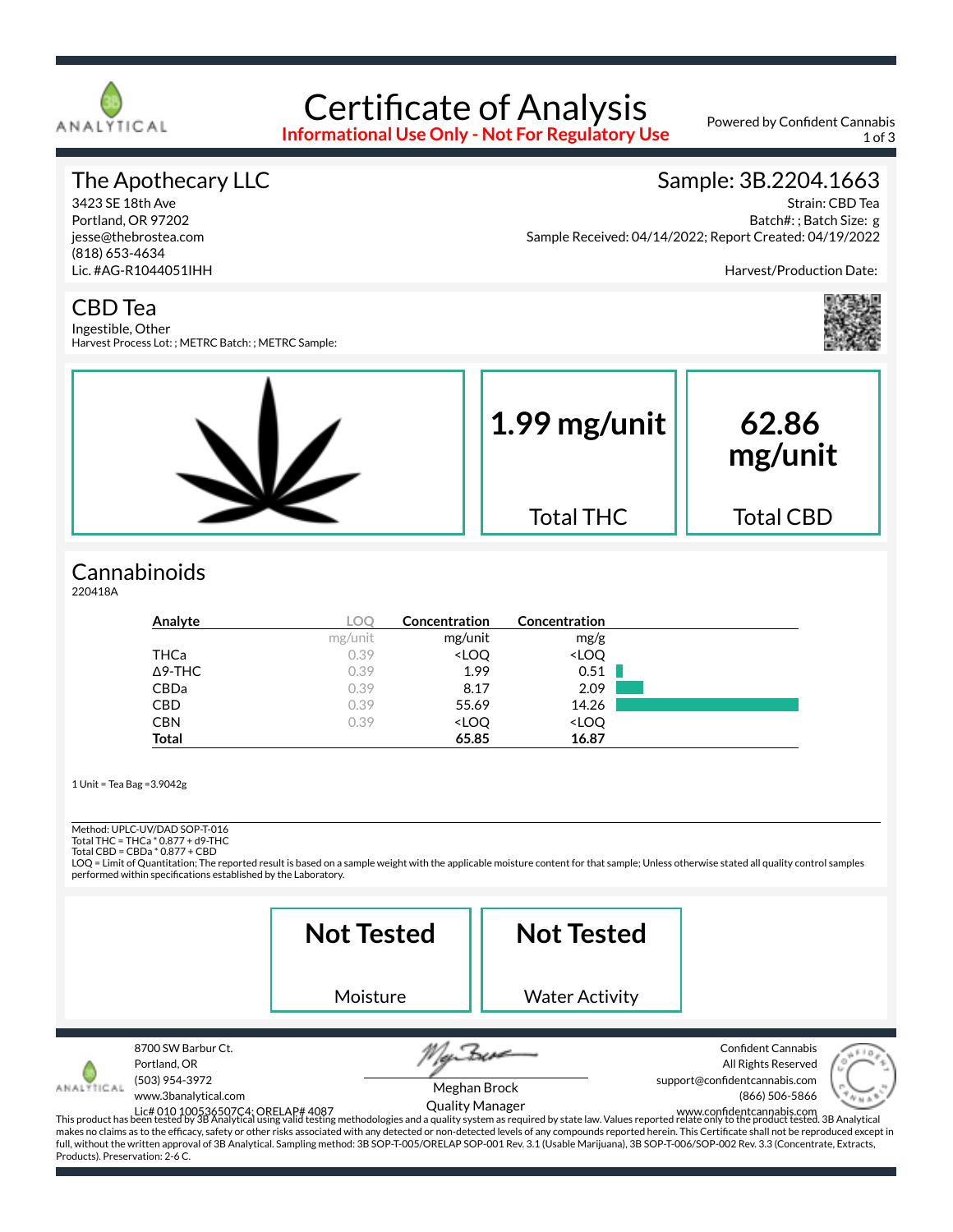

## Certificate of Analysis

**Informational Use Only - Not For Regulatory Use**

Powered by Confident Cannabis 2 of 3

#### The Apothecary LLC

3423 SE 18th Ave Portland, OR 97202 jesse@thebrostea.com (818) 653-4634 Lic. #AG-R1044051IHH

#### Sample: 3B.2204.1663

Strain: CBD Tea Batch#: ; Batch Size: g Sample Received: 04/14/2022; Report Created: 04/19/2022

Harvest/Production Date:

#### CBD Tea

Ingestible, Other Harvest Process Lot: ; METRC Batch: ; METRC Sample:

## Quality Control Data

| <b>Analytical Batch ID</b> | QC Sample ID | Assay Name   | <b>QC Category Name</b> |
|----------------------------|--------------|--------------|-------------------------|
| 220418A                    | 220418A-MB   | Cannabinoids | <b>Blank</b>            |
| <b>QC Notes</b>            |              |              |                         |
| None                       |              |              |                         |

| Analyte    | <b>Amount recovered</b>          | <b>PASS/FAIL</b> |
|------------|----------------------------------|------------------|
| CBDa       | <loq< td=""><td>PASS</td></loq<> | PASS             |
| CBD        | <loq< td=""><td>PASS</td></loq<> | PASS             |
| THCa       | < LOQ                            | PASS             |
| CBN        | <loq< td=""><td>PASS</td></loq<> | PASS             |
| <b>THC</b> | $<$ LOO                          | PASS             |



Confident Cannabis All Rights Reserved support@confidentcannabis.com (866) 506-5866



www.3banalytical.com

Lic# 010 100536507C4; ORELAP# 4087<br>This product has been tested by 3B Analytical using valid testing methodologies and a quality system as required by state law. Values reported relate only to the product tested. 3B Analyt makes no claims as to the efficacy, safety or other risks associated with any detected or non-detected levels of any compounds reported herein. This Certificate shall not be reproduced except in full, without the written approval of 3B Analytical. Sampling method: 3B SOP-T-005/ORELAP SOP-001 Rev. 3.1 (Usable Marijuana), 3B SOP-T-006/SOP-002 Rev. 3.3 (Concentrate, Extracts, Products). Preservation: 2-6 C.